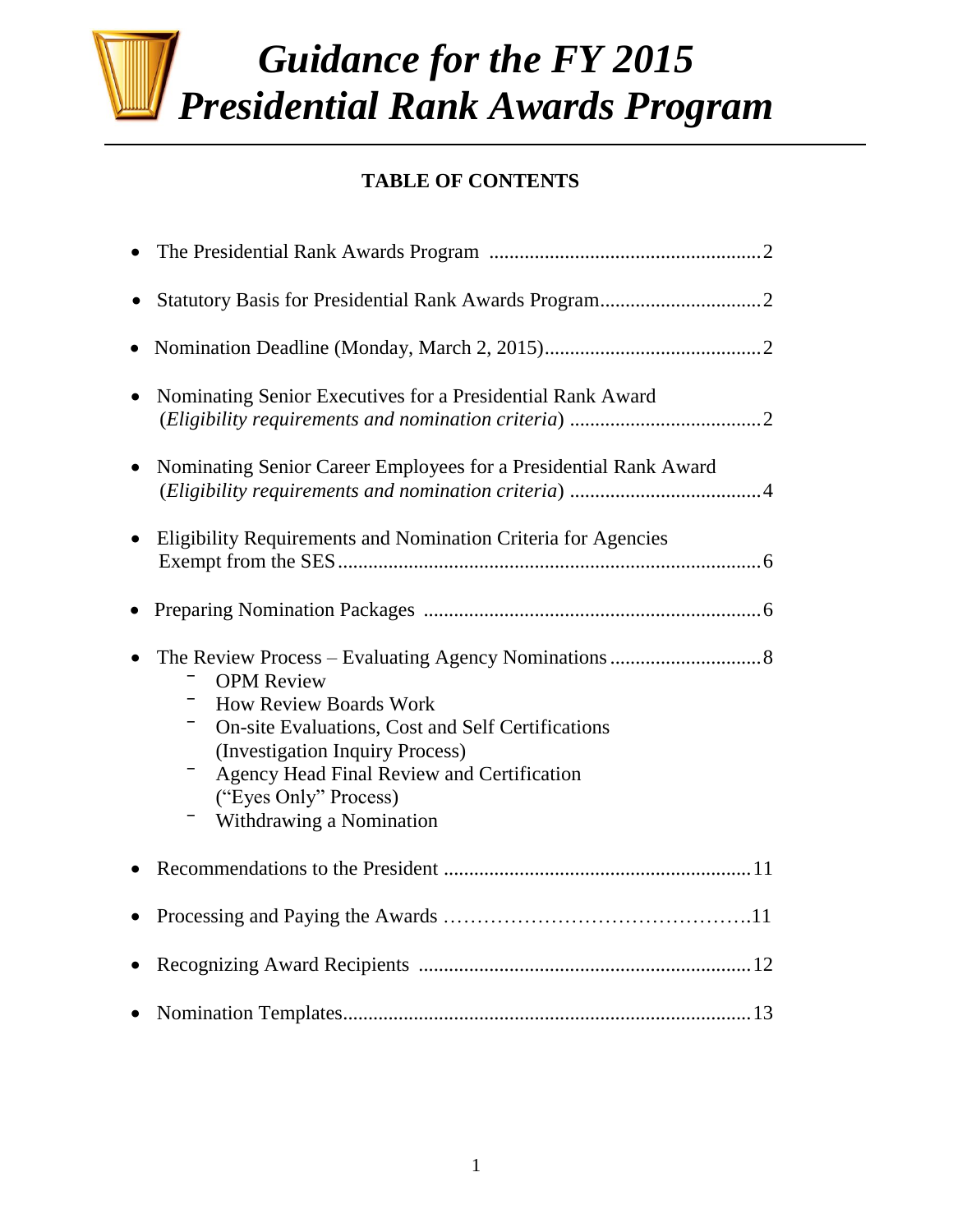# **THE PRESIDENTIAL RANK AWARDS PROGRAM**

The Presidential Rank Award was established by statute in 1978, and the statute requires the U.S. Office of Personnel Management (OPM) to request nominations and administer the program for Presidential Rank Awards. The statute also requires agency heads to nominate senior executives and senior professionals across the Federal Government for Presidential Rank Awards. Two categories of rank awards are available: *Distinguished* rank to leaders who achieve sustained extraordinary accomplishments, and *Meritorious* rank to leaders for sustained accomplishments.

Beginning in 1980, Distinguished Executive and Meritorious Executive Presidential Rank Awards have been conferred to career members of the SES. Subsequently, in 2003, the ranks of Distinguished Senior Professional and Meritorious Senior Professional were also established and made available to confer to other senior career employees (i.e., Senior-Level and Scientific-Professional (SL/ST)) in a manner similar to that for career members of the SES.

Only one percent of SES and one percent of senior career employees may earn the respective Distinguished Rank Awards. Only five percent of SES and five percent of senior career employees may receive the respective Meritorious Rank Awards. The percentage of SES and senior career employees respectively who may receive each award is based on the Governmentwide number of career appointees in OPM-allocated respective SES and SL/ST positions as of September 30<sup>th</sup> of the previous fiscal year.

All agencies, including the Council of the Inspectors General on Integrity and Efficiency (CIGIE), may nominate up to nine percent of their respective career SES and SL/ST populations. Inspectors General should nominate executives separately from the parent agency through the CIGIE, as provided by section 14 of the Inspector General Reform Act of 2008.

# **STATUTORY BASIS FOR PRESIDENTIAL RANK AWARDS PROGRAM**

OPM's statutory basis for administering the Presidential Rank Awards Program is found in:

- *Title 5, Sec. 4507. Awarding of ranks in the Senior Executive Service; and*
- *Title 5, Sec. 4507a. Awarding of ranks to other senior career employees*

# **NOMINATION DEADLINE**

Nominees must meet the eligibility requirements by the nomination deadline of Monday, March 2, 2015.

# **NOMINATING SENIOR EXECUTIVES (SES) FOR A PRESIDENTIAL RANK AWARD**

#### **SES Eligibility Requirements**

Nominees must meet the following eligibility criteria by the nomination deadline:

- Hold a career appointment in the SES;
- Be an employee of the nominating agency; and
- Have at least three years of career or career-type Federal civilian service at the SES level; service does not have to be continuous. Qualifying service may include appointments in the SES, Senior Foreign Service, FBI/DEA SES, Defense Intelligence SES, and other SESequivalent systems. Service under other than career-type appointments (e.g., noncareer,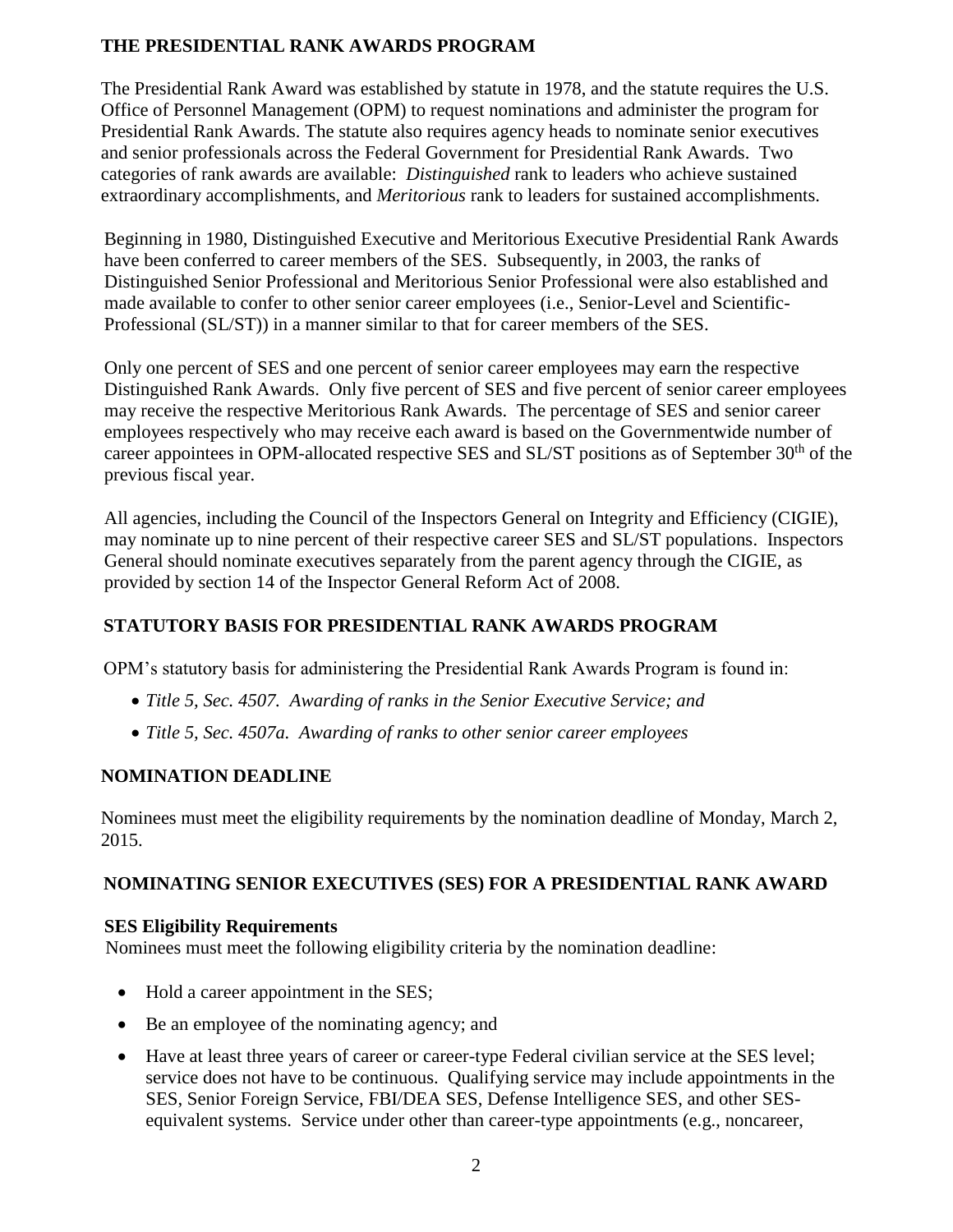limited, indefinite) or in Senior Level or Scientific-Professional or equivalent positions is not qualifying.

Presidential Rank Awards recognize extraordinary long term achievements and an excellent opportunity to identify the select group of individuals who have made significant and lasting contributions to the agency's effectiveness on a sustained basis. One strong performance rating may justify a performance bonus but not a Presidential Rank Award. In contrast, three performance ratings demonstrating consistently high performance may indicate an executive is deserving of nomination for a rank award. Agencies are encouraged to draw on all segments of their executive workforce to identify this select group.

When considering potential nominees, agencies should exercise due diligence in reviewing both the background of nominees (including any issues relating to personal and professional conduct) as well as the programs and organizational components for which the nominees have any responsibility to ensure the appropriateness of the nominees for receiving Presidential recognition.

An agency may nominate a reemployed annuitant who meets all eligibility requirements. Also, an Executive Schedule employee who was appointed by the President with Senate Confirmation (PAS), without a break in service from a career SES appointment, and who chose to remain eligible for rank awards under 5 U.S.C. § 3392(c), may be nominated although 5 U.S.C. § 4509 otherwise precludes a PAS Executive Schedule employee from receiving the award. A part-time or intermittent executive may be nominated but the agency must be prepared to pay the full award. It should not be prorated.

Agencies are responsible for verifying and certifying that any professional credentials held by the nominee and required by the nominee's position are valid and current (a certification block is included on the nomination form). Verification of credentials will not be addressed as part of the background check conducted by OPM.

Agencies may consider a broad range of factors in exercising discretion to nominate executives for this award, including: budgetary limits; policy considerations; Congressional concerns; and any public affairs or suitability implications. Agencies will also need to decide whether an award to any proposed nominee would be in the best interests of the agency and the Administration.

A nominee who meets the eligibility requirements but leaves the SES before being selected as a recipient may still receive the honor, and the award amount must be based on the last rate of basic pay received as a career member of the SES. The same applies to a nominee who dies after OPM has received the nomination.

An individual who has received either rank award (i.e., Distinguished or Meritorious) may be nominated for the other award in succeeding years; however, an individual may not receive the same rank award more than once in any five-year period.

| <b>Year Award Received</b> | <b>Year Eligible to Receive the Same Award</b> |
|----------------------------|------------------------------------------------|
| 2008                       | 2013                                           |
| 2009                       | 2014                                           |
|                            |                                                |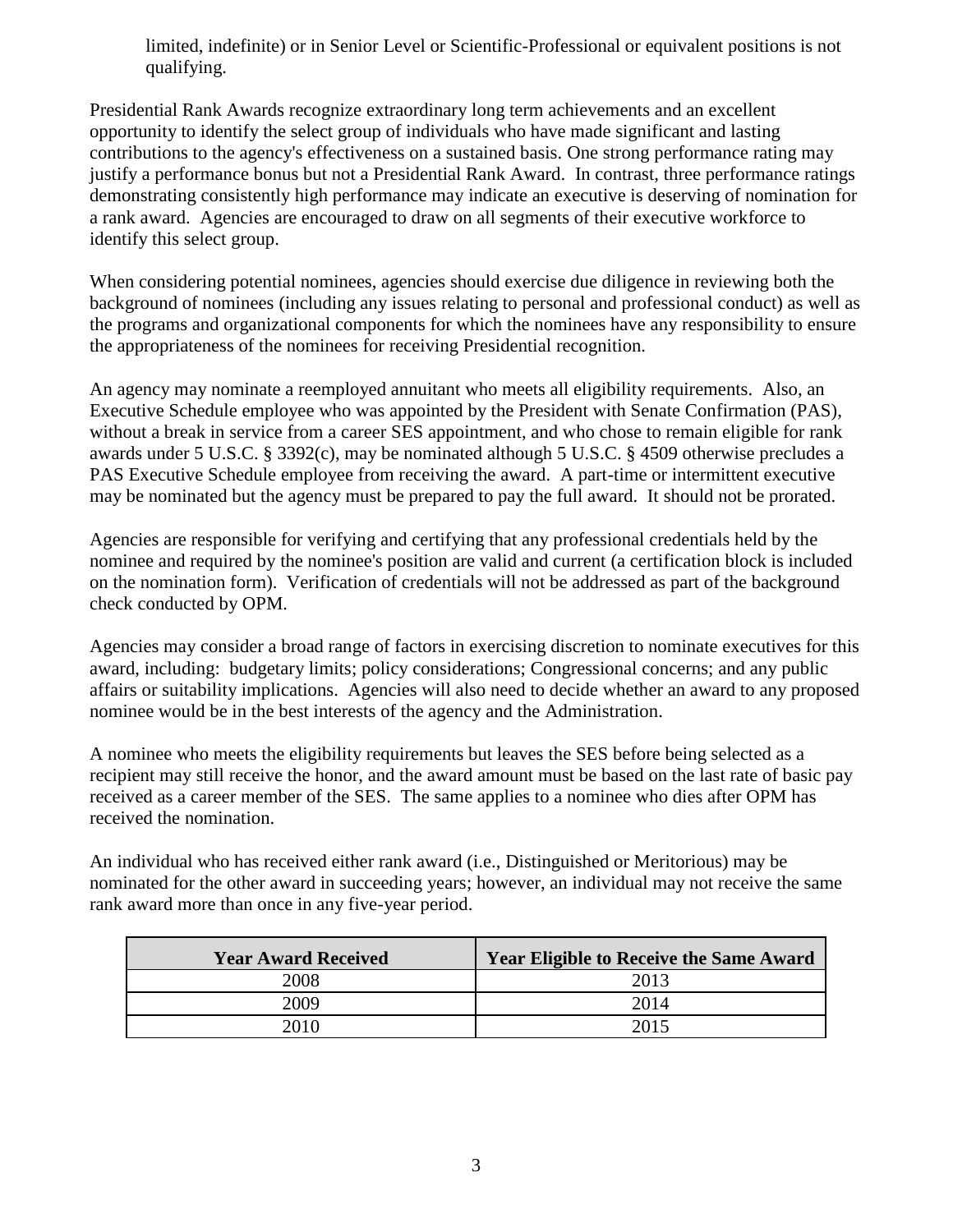#### **SES Nomination Criteria**

The law provides the rank of Distinguished Executive is awarded for "sustained extraordinary accomplishment," and the rank of Meritorious Executive for "sustained accomplishment." Presidential Rank Awards are reserved for career senior executives who have a record of achievement that is recognized throughout the agency and/or is acknowledged on a national or international level. In reaching the pinnacle of achievement, rank award recipients are also required to have demonstrated strong leadership abilities, inspired their employees, and earned the respect of those they serve. Nomination criteria should focus more clearly on achievement of results and the effectiveness of the means by which those results are achieved. The nomination criteria are as follows:

**1. Program Results:** The executive has an exceptional record of achieving major program goals and exceeding customer expectations by marshaling internal and external resources to attain high-quality outcomes that are technically sound and cost-effective, and that yield rewards commensurate with the level of risk.

**2. Executive Leadership:** The executive possesses a sound strategic overview of the public sector environment and has shown creativity, adaptability, and resilience in aligning program efforts with the organization's vision, mission, and goals, and in partnering with stakeholders inside and outside the organization. The executive has also demonstrated the ability to lead people effectively by fostering employee development, cooperation and teamwork, and making optimal use of human, financial and information resources.

#### **SES Nomination Limits**

All agencies, including the CIGIE, may nominate up to a total of nine percent of their career SES populations for collective Distinguished and Meritorious awards, but are not subject to any prescribed ratio of Distinguished to Meritorious nominations. Agencies should keep in mind, however, the statute permits only one percent of the Governmentwide career SES population to receive the Distinguished Rank award, and five percent to receive the Meritorious Rank award. Agencies with fewer than 12 SES members may nominate one SES member.

#### **NOMINATING SENIOR CAREER EMPLOYEES (SL/ST) FOR A PRESIDENTIAL RANK AWARD**

#### **Senior Career Employees (SL/ST) Eligibility Requirements**

Nominees must meet the following eligibility requirements by the nomination deadline:

- Hold a career OPM-allocated Senior-Level (SL) or Scientific-Professional (ST) position;
- Be an employee of the nominating agency on the nomination deadline; and
- Have at least three years of career or career-type Federal civilian service above GS-15. Service does not have to be continuous. Qualifying service does not include appointments that are time-limited or to positions that are excepted from the competitive service because of their confidential or policy-making character.

Presidential Rank Awards recognize long term achievement. One strong performance rating may justify a performance bonus but not a Presidential Rank Award. In contrast, three performance ratings demonstrating consistently high performance may indicate an SL or ST employee is deserving of nomination for a rank award. Agencies are encouraged to draw on all segments of their executive workforce to identify this select group.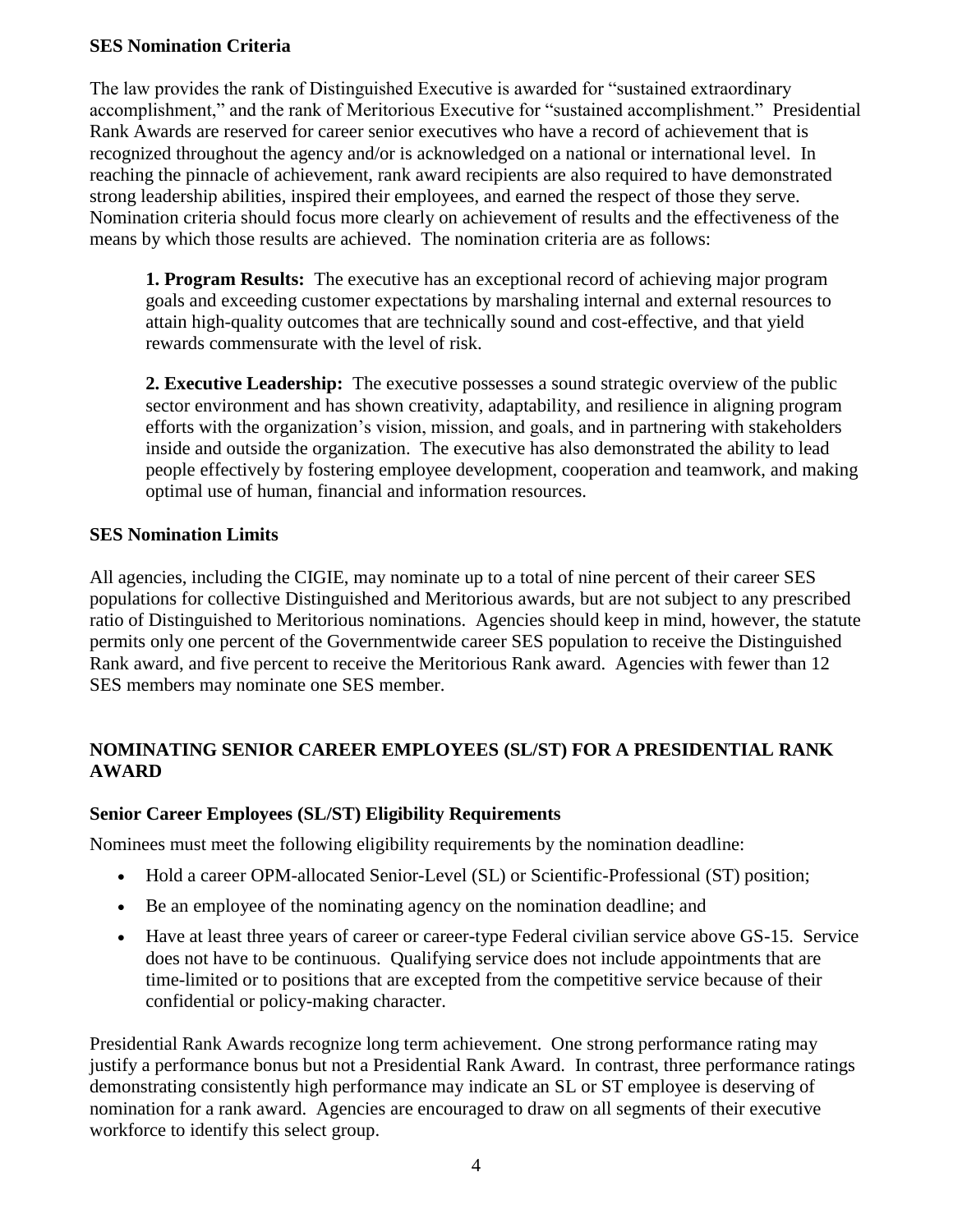When considering potential nominees, agencies should exercise due diligence in reviewing both the background of nominees (including any issues relating to personal and professional conduct) as well as the programs and organizational components for which the nominees have any responsibility to ensure the appropriateness of the nominees for receiving Presidential recognition.

Agencies may nominate a reemployed annuitant who holds a career appointment to an OPM-allocated SL or ST position and meets all eligibility requirements. Agencies may also nominate a part-time or intermittent employee, but in keeping with the prestige of the award, be prepared to pay the full (not pro-rated) percentage of the recipient's annual basic salary. Agencies may consider a broad range of factors in exercising discretion to nominate SLs and STs for this award, including: budgetary limits; policy considerations; Congressional concerns; and any public affairs or suitability implications. Agencies will also need to decide whether an award to any proposed nominee would be in the best interests of the agency and the Administration.

Agencies are responsible for verifying and certifying that any professional credentials held by the nominee and required by the nominee's position are valid and current (a certification block is included on the nomination form). Verification of credentials will not be addressed as part of the background check conducted by OPM

A nominee who meets the eligibility requirements, but leaves the SL or ST position before being selected as a recipient, is eligible to receive the award, and the award amount must be based on the last rate of basic pay received as a career SL or ST. The same applies to a nominee who dies after OPM has received the nomination.

An individual who has received either rank award (i.e., Distinguished or Meritorious) may be nominated for the other award in succeeding years; however, an individual may not receive the same rank award more than once in any five-year period.

| <b>Year Award Received</b> | <b>Year Eligible to Receive the Same Award</b> |
|----------------------------|------------------------------------------------|
| 2008                       | 2013                                           |
| 2009                       | 2014                                           |
| ንበ1በ                       |                                                |

#### **Senior Career Employee (SL/ST) Nomination Criteria**

The law provides that the rank of Distinguished Senior Professional is awarded for "sustained extraordinary accomplishment," and the rank of Meritorious Senior Professional for "sustained accomplishment." Presidential Rank Awards are reserved for senior career employees who have a sustained record of professional, technical, and/or scientific achievement that is recognized throughout the agency and is acknowledged on a national or international level. In reaching the pinnacle of achievement, rank award recipients will also have inspired their colleagues and earned their stakeholders' respect. The nomination criteria for Senior Career Employees are as follows:

- **1. Program Results:** The senior professional has an exceptional record of achieving major program goals and exceeding customer expectations by marshaling internal and external resources as necessary to attain high-quality outcomes that are technically or scientifically sound and cost-effective, and that yield rewards commensurate with the level of risk.
- **2. Stature in Professional Field:** The senior professional is consistently recognized nationally or internationally as a leader or authority in a field or discipline. He or she has influenced others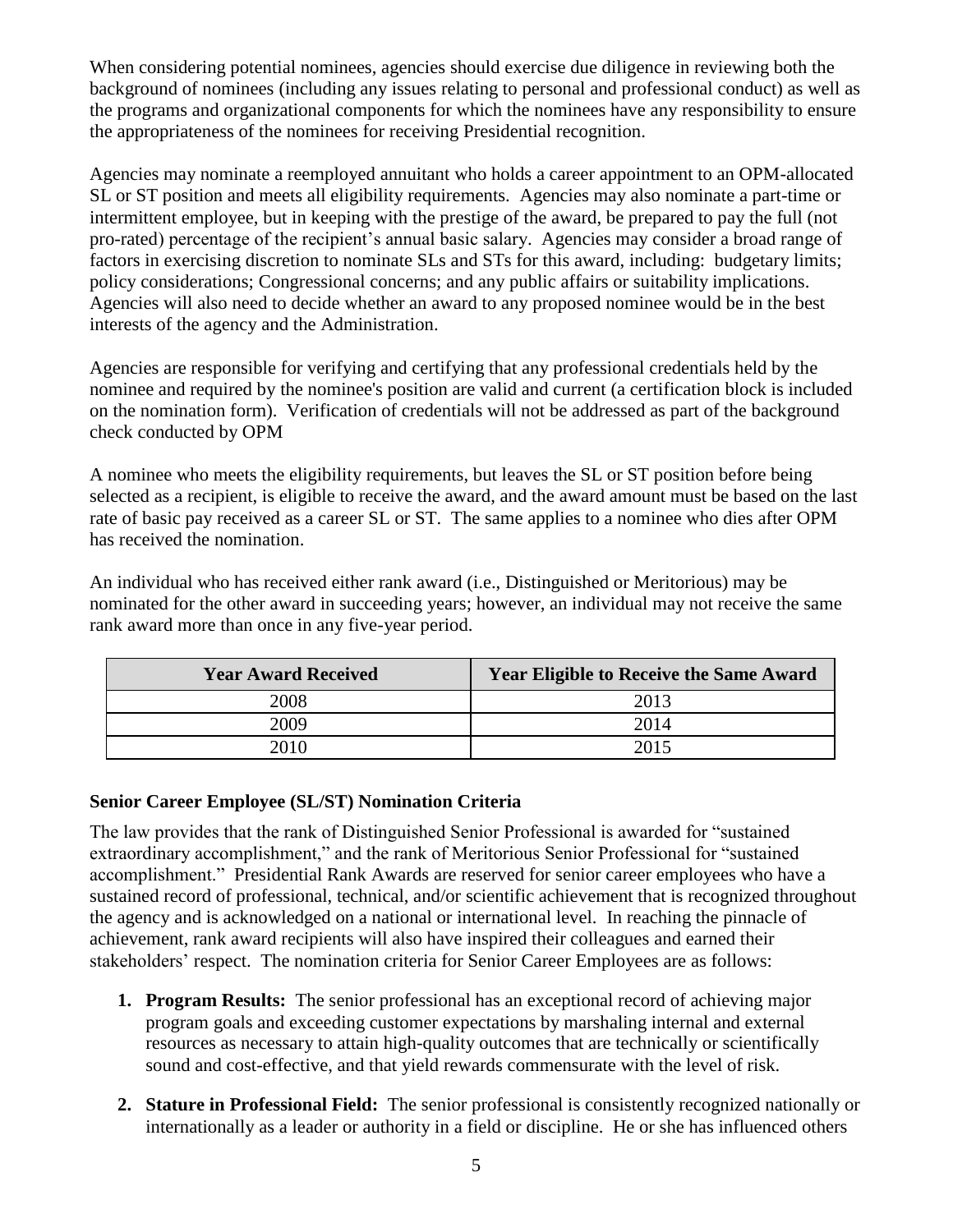in or beyond the field or discipline; is regularly sought as an advisor and consultant on scientific, technical, or professional programs and problems of fundamental interest and extraordinary difficulty which extend well beyond his or her field or discipline; and has received major honors or awards or published works that have had a major impact in the field or discipline.

#### **Senior Career Employees Nomination Limits**

All agencies, including the CIGIE, may nominate up to a total of nine percent of their career SL/ST populations for collective Distinguished and Meritorious awards, but are not subject to any prescribed ratio of Distinguished to Meritorious nominations. Agencies should keep in mind, however, the statute only permits one percent of the Governmentwide career SL/ST population to receive the Distinguished Rank award, and five percent to receive the Meritorious Rank award. Agencies with fewer than 12 senior career employees may nominate one senior professional.

#### **ELIGIBILITY REQUIREMENTS AND NOMINATION CRITERIA FOR AGENCIES EXEMPT FROM THE SES**

Several agencies have senior career executives who meet the SES definition at 5 U.S.C. 3132(a)(2), but their positions are placed in the Senior-Level (SL) system because the agency is exempt from SES coverage. These agencies receive Senior-Level (SL) space allocations from OPM for these appointees. These agencies include, but are not limited to:

- Export-Import Bank of the United States
- Federal Election Commission
- Federal Financial Institutions Examination Council
- National Security Council
- Pension Benefit Guaranty Corporation
- U.S. Holocaust Memorial Council

These agencies should use the nomination criteria established for members of the Senior Executive Service when nominating their career senior executives for rank awards but indicate on the template the Agency is applying the SES nomination criteria for the nominees. Similarly, these agencies should use the nomination criteria established for senior career employees when nominating employees in the Senior-Level system who do not meet the statutory SES definition.

#### **PREPARING NOMINATION PACKAGES**

Agencies should send OPM a cover letter signed by the agency head and an alphabetical list of nominees for each award category (SES and Senior Career Employee) – with the required number of nomination folders, as specified below – for each nominee. Agencies should include the last four digits of the social security number for each nominee on the alphabetical lists, and include in the cover letter the name, telephone number, and email address of the agency's Presidential Rank Awards Program Coordinator.

Agencies should prepare nomination folders to accompany the cover letter and alphabetical list of nominees per the following guidelines.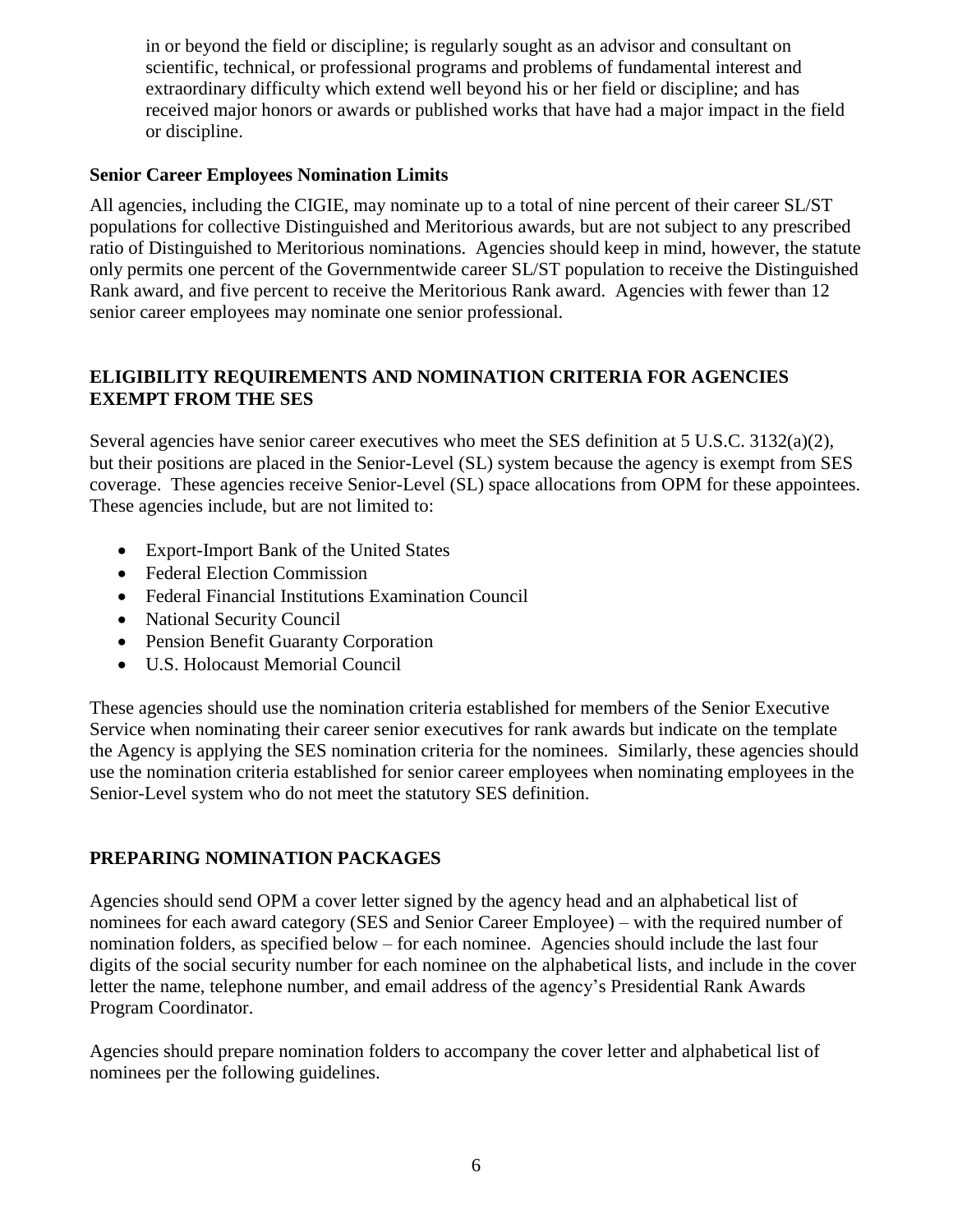#### **Nomination Folders**

Agencies should send each nomination in standard letter-size folders, with tabs (second or third cut are preferable). Agencies should provide eight (8) identical folders for each Distinguished nominee and five (5) identical folders for each Meritorious nominee, secured together using elastic bands. Agencies should specify whether nominations are for the SES rank award or the Senior Professional rank award. Each folder must include the following:

- **1. Label on the Folder Tab** NAME OF NOMINEE (First, Middle Initial, Last) AGENCY NAME DISTINGUISHED SES or SP 2015 - or - MERITORIOUS SES or SP 2015
- **2. Presidential Rank Awards Program Nomination Template.** Agencies must complete the appropriate attached nomination template for each nominee. All boxes must be checked that apply to the nominee's current employment status. Agencies are required to verify on the template any professional credentials applicable to the nominee's position. Agencies must also ensure the nominee's immediate supervisor and the agency head each provide their signature in the appropriate signature blocks on the nomination template. If the agency head prefers signing only the cover letter, the agency should indicate as such (e.g., "/s/ cover ltr.").
- **3. Biographical and Career Summary.** Agencies must summarize in bullet format each nominee's accomplishments, as an SES member or SL/ST employee, which serve as the basis for nomination for a Rank Award. Agencies must also briefly list each nominee's career highlights, and other biographical information, including significant honors, awards, etc. *Agencies may use no more than one page of text, and information may only be presented using no smaller than an 11-point type and at least 0.8 inch margins.*
- **4. Justification Statement.** Agencies must concisely describe each nominee's career achievements for each of the Presidential Rank Award criteria, as described above, in the same order as the order in which the criteria are listed. *Agencies may use no more than three pages of text, and information may only be presented using no smaller than an 11-point type and at least 0.8 inch margins.*

Agencies should not include SF-50 or equivalent personnel forms in the nominee's folders. Additionally, agencies should not staple or paper-clip any of the pages in the folder. **OPM will return folders that do not meet the specified format.** 

# **Suggestions**

Since Review Board members are former and current leaders across the private and public sectors, they will not know the intricacies of each nominee's program responsibilities or even the general context of Federal Government work. Statements must be clear, organized, and well-written to make it easier for your nominee's achievements to receive the consideration they deserve. We have found that it helps if agencies take the following actions:

- Organize the justification statements in the same order as the PRA criteria, and number the pages of the justification statement (i.e., 1, 2, and 3);
- Ensure examples are specific and supported. Provide information on results achieved (e.g., actions taken, impact on stakeholders, staffing levels, budget amounts, cost-savings – specifying the source of such information, organization size, results, etc.). Include information about customer and employee feedback, as appropriate; and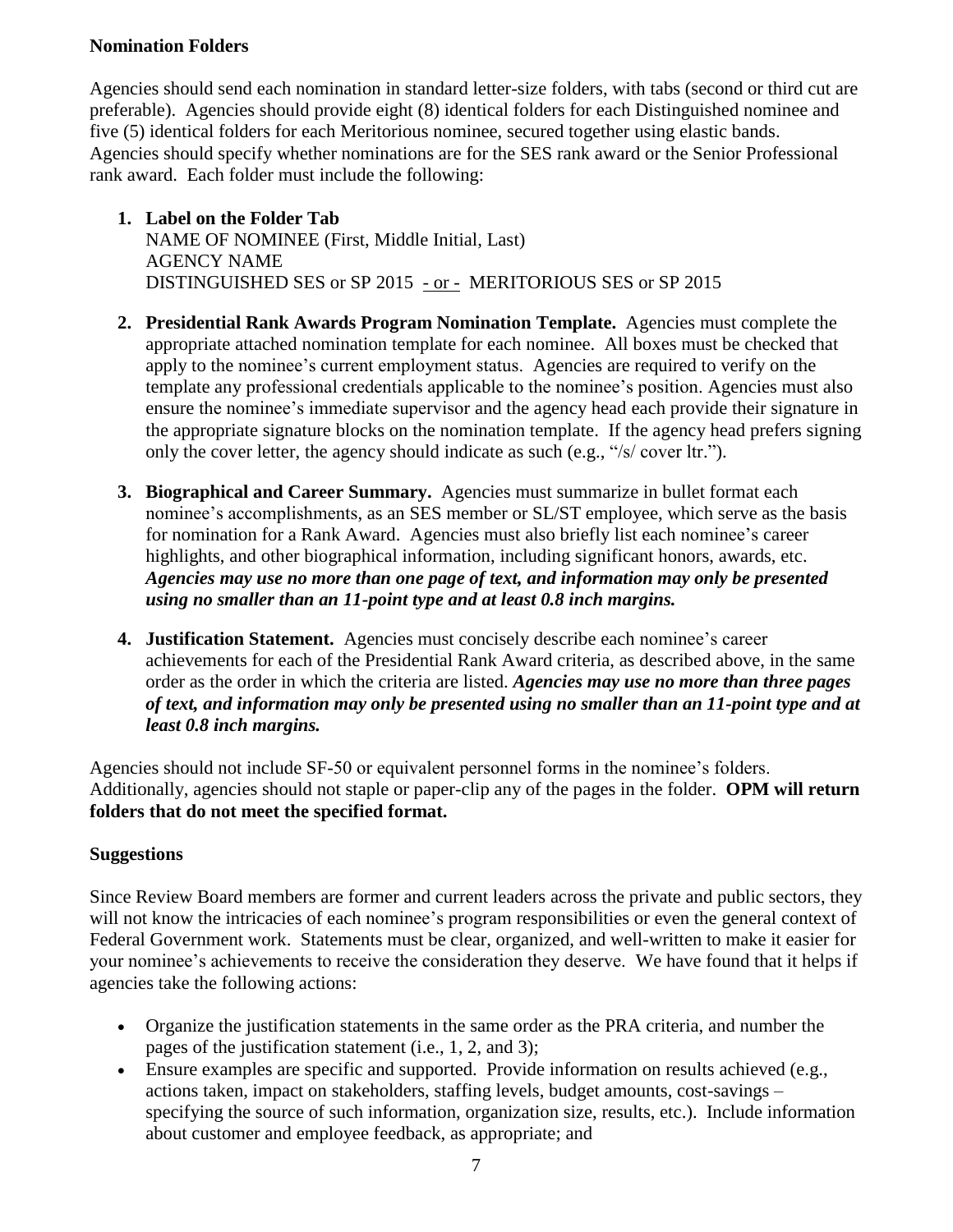Use commonly-understood terms. Avoid acronyms, abbreviations, and jargon–laden terms.

# **THE REVIEW PROCESS - EVALUATING AGENCY NOMINATIONS**

# **OPM Review**

OPM verifies that each nominee meets the eligibility requirements. OPM also reviews each nomination package for completeness. A complete package must include:

- A cover letter with a list of nominees signed by the agency head.
- A Presidential Rank Awards Program Authorization For Release of Information
- A Presidential Rank Awards Program Self Certification Code of Conduct
- An Express Billing form **with supporting billing documentation**
- **Eight (8)** identical folders for each Distinguished nomination and **five (5)** identical folders for each Meritorious nomination and should only contain:
	- o A PRA nomination template.
	- o A one-page Biographical and Career Summary.
	- o A justification statement three pages or less addressing the award criteria.

Information contained in the Executive and Schedule C System (ESCS) database is used to verify eligibility and record scores from the Review Board deliberations.

# **How Review Boards Work**

OPM administers the Presidential Rank Award Review Boards, which are composed of panels of former and current leaders across the private and public sectors. Each Board has three members who individually evaluate and rate the accomplishments described in the justification statement. Each member makes an independent judgment on the cases presented. The nominee's score is the sum of each board member's ratings. Distinguished nominees who do not score high enough to be recommended for approval are referred to a Meritorious Review Board, if eligible. There is no appeal of review board determinations.

The Review Boards for the Distinguished Rank and the Meritorious Rank will meet in Washington, DC. On-site evaluations (investigation inquiries) are conducted on Distinguished and Meritorious nominees, which are recommended as finalists by the Review Board. Agencies will bear the cost of these inquiries.

# **On-site Evaluations (Investigation Inquiry Process) and Cost and Self Certifications**

All Distinguished and Meritorious finalists recommended by the Review Boards for approval are subject to on-site evaluations conducted by OPM's Federal Investigative Services (FIS) in coordination with the PRA Program Coordinators at each agency. During these on-site evaluations, OPM/FIS will review relevant records and conduct interviews with appropriate persons about the nominees' performance and professional accomplishments. A review of the finalists Federal Tax Transcript and a criminal records check will also be completed as part of the evaluation. Agencies will bear the evaluation costs. For FY 2015, the total estimated cost will be \$1,015 per nominee. When submitting nominations, each agency is required to obligate funds sufficient to cover the total potential evaluation costs for their nominees and provide an Interagency Agreement (IAA) in the form of the 7600 A/B or Express Billing Form (see below). The IAA is an agreement between the Requesting Agency (agency submitting PRA nominations) and Servicing Agency (OPM/FIS) specifying the work to be performed, amount obligated, and invoicing details. **Forms 7600 A/B**: The 7600 forms represent a formal IAA document designated by the U.S. Department of Treasury. Total obligations exceeding \$3,000 require Forms 7600 A/B. **Express Billing Form (EBF)**: The EBF may be submitted as an IAA in lieu of the 7600 A/B for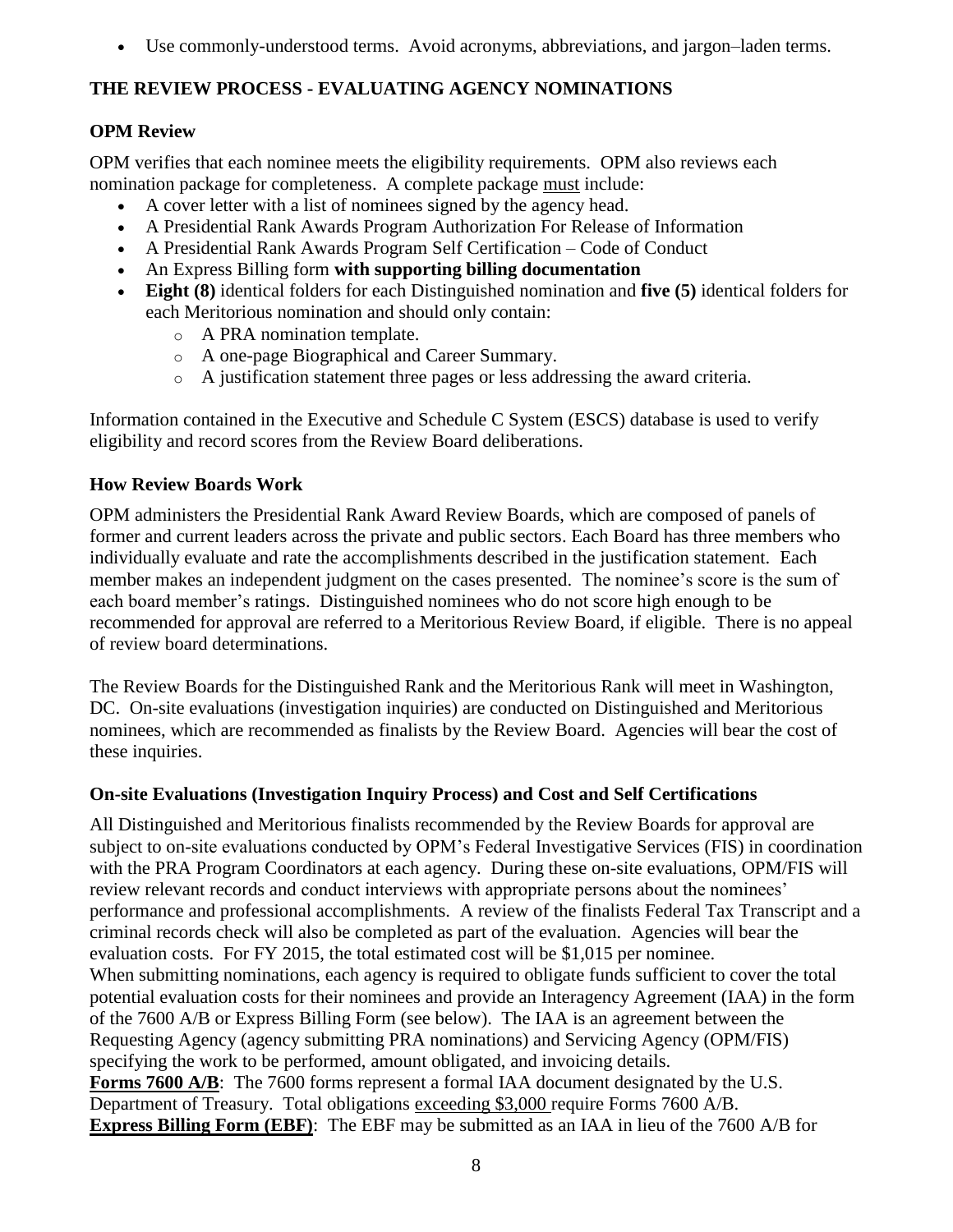obligations of \$3,000 or less. The EBF will be considered an obligation and authorization for services. All required fields must be completed, even for purchase card transactions, as the information is required to record the transactions in OPM's financial system.

The IAA must also include the following attachments:

- List of Nominees
- Supplemental Data for Government Purchase Card Payments, if applicable
- Any additional forms required by the Requesting Agency, if applicable

The IAA submitted with the nomination packet must be completed in its entirety, except for the Servicing Agency signatures. The PRA Program Coordinator will distribute the IAAs to OPM/FIS at the close of the nomination period. OPM/FIS will provide an executed copy of the IAA to the Requesting Agency after review. Payment is due when the evaluations are complete. At that time, OPM/FIS will initiate an Intra-Governmental Payment and Collection (IPAC) or charge the Government Purchase Card authorized for payment. OPM/FIS will invoice the Requesting Agency only for costs associated with the number of nominees that undergo on-site evaluations. If the Requesting Agency withdraws a nominee after their evaluation has begun, the Requesting Agency will be assessed a pro-rated fee commensurate with the work completed for that nominee prior to the withdrawal. If the total amount due is less than the amount obligated, notification will be sent to the Requesting Agency regarding de-obligating funds.

# **Instructions for completing the 7600 A/B**

7600A

- Header: Enter Requesting Agency (RA) IAA number in the GT&C number field. (Amendment/Mod # should be left blank.)
- Block 1: Enter RA Name and address. Include highest level department/agency and division.
- $\bullet$  Block 9: Enter the total for the agreement (\$1,015 x number of nominees)
- Block 10a: Enter RA Authority, including Title and Citation if other than Economy Act
- Block 23: Enter RA Official, contact information, and obtain signature

# 7600B

- Header: Enter RA IAA number in the GT&C number field. (Amendment/Order/Mod # should be left blank.)
- Block 24: Enter RA Name and address. Include highest level department/agency and division.
- $\bullet$  Block 28:
	- o Enter the RA Agency Location Code (ALC)
	- o Enter the RA Treasury Account Symbol (TAS) **in the component format**
		- $\blacksquare$  AID = Agency Identifier 3 characters, including leading zeroes
		- BPOA/EPOA = Beginning/Ending Period of Availability (4 characters each) **or** A = Availability Type - (1 character)
		- $MAN = Fund Account 4 characters, including leading zeroes$
		- $\bullet$  SUB = Sub-Fund Account 3 characters, defaults to "000" if not otherwise designated
	- o Enter the RA Object Class Code (optional)
	- o Enter the RA Business Partner Number (BPN)
	- o Enter any additional accounting information required to appear on the invoice. If the full accounting information is not visible in the space provided, enter "see block 35"
	- o Enter the RA Funding Expiration Date (the last date an obligation can occur) or leave blank for No-Year funds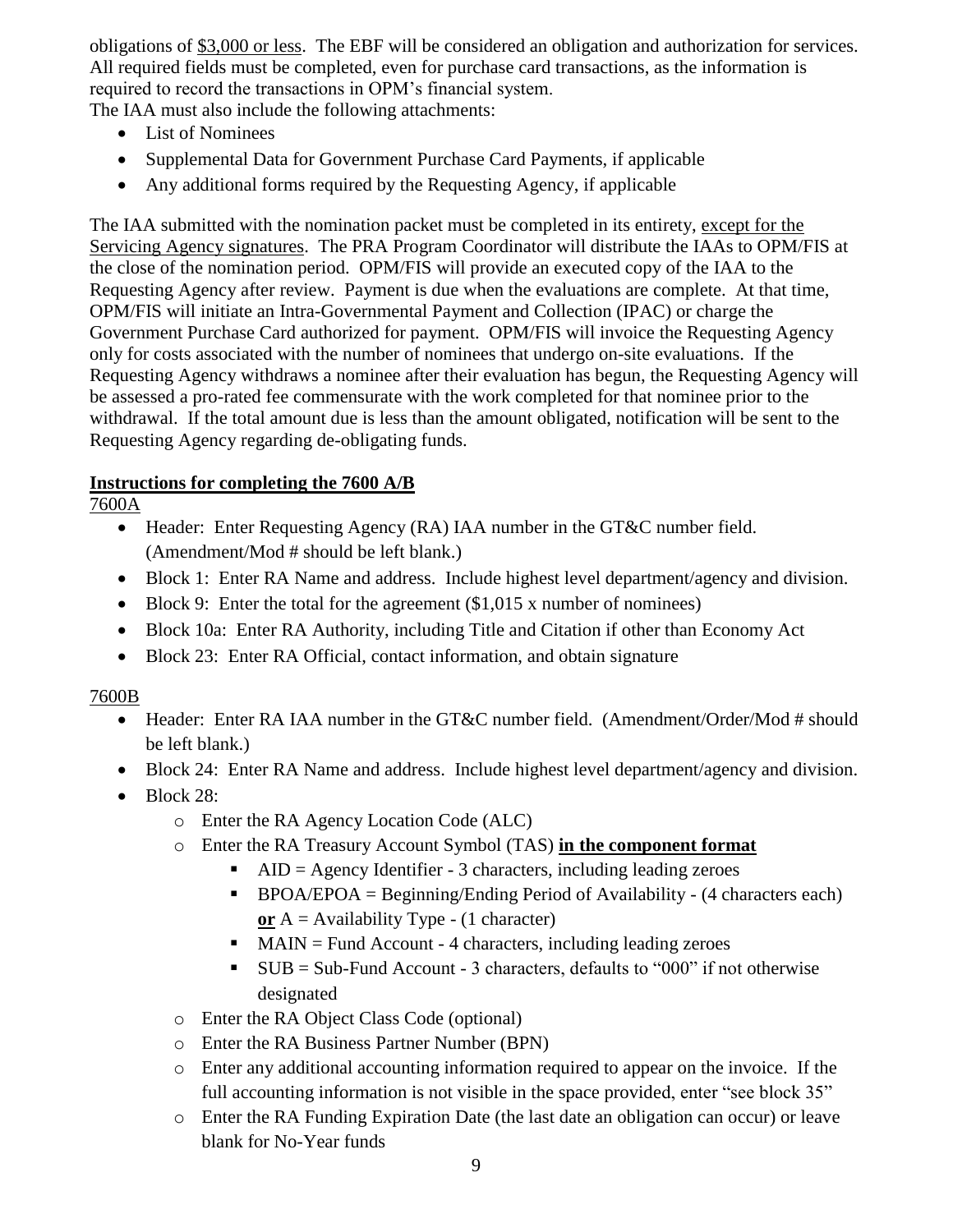- o Enter the RA Funding Cancellation Date (5 year following the expiration date) or leave blank for No-Year funds
- o Enter total number of nominees under "Quantity". The form will automatically calculate the total amount obligated.
- Block 30: Enter the total amount obligated from block 28.
- Block 31: If payment is by Government Purchase Card, add "Government Purchase Card Supplemental Data" to the list of Other Attachments
- Block 32: Select payment method. Options available for the PRA program include:
	- o Servicing Agency Initiated IPAC, or
	- o Credit Card (Government Purchase Card only)
- Block 35: If full accounting information was not visible in the space provided for block 28, enter the full information here.
- Block 37: Enter RA Official, contact information, and obtain signature
- Block 28: Enter RA Official, contact information, and obtain signature
- Blocks 39-40: Enter RA Official, contact information, and obtain signature (optional)

Additional instructions, issued by the U.S. Department of Treasury, regarding the 7600 forms are available at: [http://www.fms.treas.gov/finstandard/forms.html.](http://www.fms.treas.gov/finstandard/forms.html) For questions related to the IAA, 7600, or billing process, please contact the OPM/FIS contact shown in block 38. For all other questions related to the PRA program, please contact the OPM contact shown in block 40.

# **Self-Certifications – Code of Conduct and Federal Income Tax Disclosure**

PRA Finalists are subject to various records checks including disclosure of Federal income taxes and are required to complete the necessary documents pertaining to unfavorable personal or professional conduct and Federal income tax. Finalists should immediately report any tax issues experienced during the reporting periods. Tax issues may include but are not limited to failure to timely file tax return, failure to timely pay tax, failure to timely pay taxes after issuance of notice, Federal tax liens, levy, etc. Failure to complete these forms will result in an immediate withdrawal of the finalist for further consideration of the award. IRS transcripts [\(Form 4506-T\)](http://www.irs.gov/pub/irs-pdf/f4506t.pdf) will be used to validate tax filing status.

# **Agency Head Final Review and Certification ("Eyes Only" Process)**

After Review Boards complete their evaluations and OPM receives the results of the inquiry process, OPM will consolidate the board scores and prepare a ranked list, and the Director of OPM will establish the minimum scores determining finalists in each rank award category, in compliance with statutory limitations. The OPM Director will provide agency heads or their designees another opportunity to certify the final nominees are not involved in any situations that adversely impact their nomination or would cause embarrassment to the agency or the Administration after the awards are announced. Situations that could cause a withdrawal of the nomination might include being the subject of an unfavorable finding in an investigation, conflict of interest, Equal Employment Opportunity (EEO) complaint, or adverse legal action. Please note that the mere filing of an EEO complaint involving an individual, absent an actual administrative finding of discrimination, does not make the individual "the subject of an unfavorable finding" and does not automatically disqualify the individual from being nominated although agencies may consider the circumstances and the resulting impact of a nomination of the individual in such a situation. Additionally, agencies may not disqualify an individual from nomination because they filed an EEO complaint or engaged in any other EEO activity protected by law.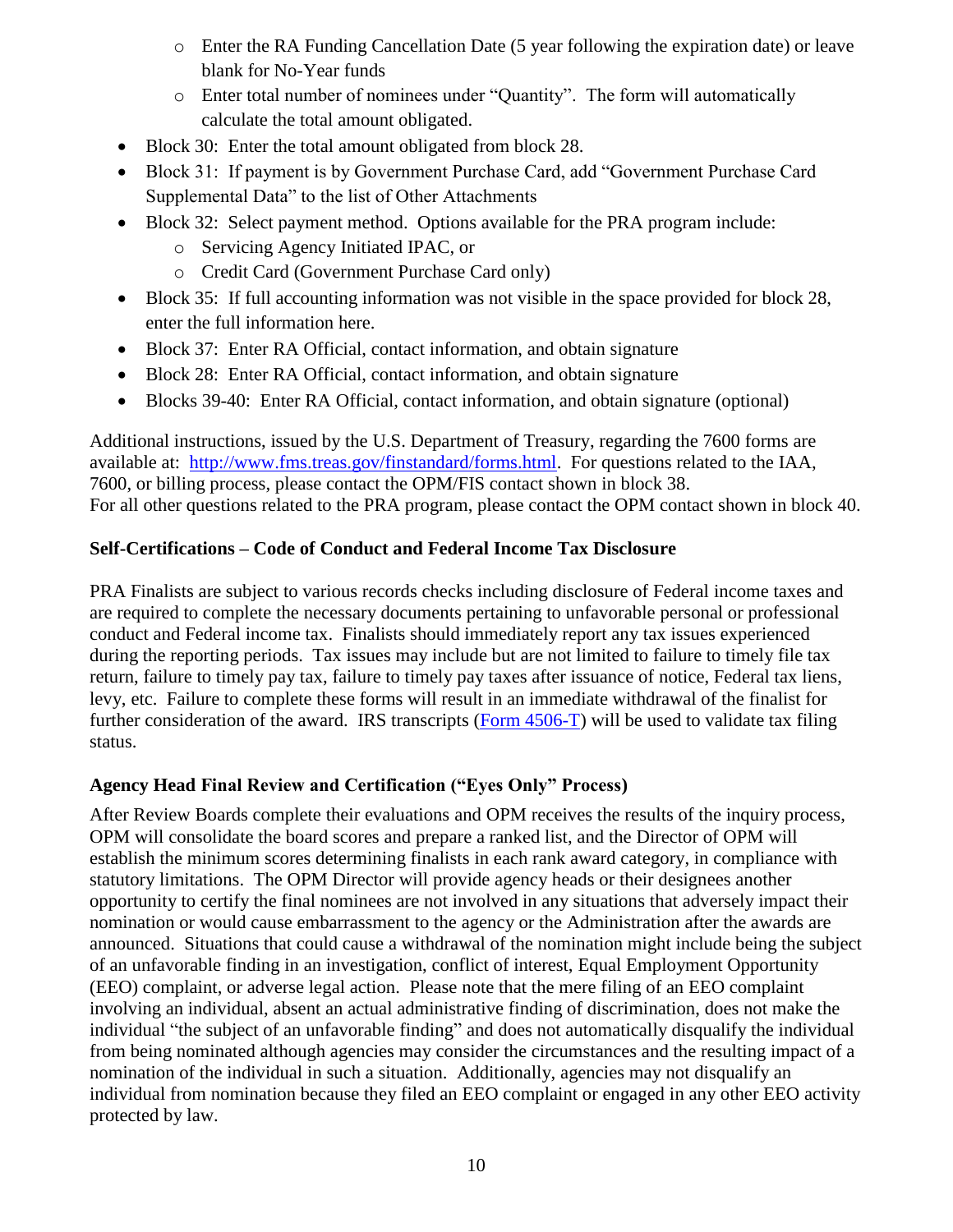#### **Withdrawing a Nomination**

An agency head may withdraw a nomination at any time before the President makes a decision on the awards.

- To withdraw a nomination before the agency head's final certification, an agency must send OPM a letter signed by the agency head or his/her designee, informing OPM of the agency head's decision to withdraw the nomination. Agencies should state the nominee's name and the award for which he/she was nominated. No additional information or reason is required.
- To withdraw a nomination at the time of the agency head's final certification, agencies must draw a line through the nominee's name on the list, and have the agency head initial the withdrawal and sign the list. Subsequently, agencies must return the list to OPM along with a cover letter requesting withdrawal of the nomination.
- The withdrawal of a nomination following the agency head's final certification should rarely occur but may be necessary in extraordinary circumstances. To withdraw a nomination, agencies are further requested to call the OPM Presidential Rank Awards Program Manager at (202) 606-2747, and immediately follow the telephone call with a letter signed by the agency head or designee asking that the nomination be withdrawn. Agencies should state the nominee's name and the award for which the nominee was recommended.

# **RECOMMENDATIONS TO THE PRESIDENT**

After agency heads certify finalists, the OPM Director sends the names of the reconfirmed, recommended finalists to the President to make final decisions before the end of September. Nominees cannot be added or removed from the list once the President has made a final decision.

OPM will notify the agency head and other appropriate agency contacts as soon as the White House informs us of the President's decision. Following notification by OPM, agencies will be authorized to inform award recipients of their selection and to distribute rank award checks. No internal ceremonies or public announcements will be authorized until further notification by OPM. Public announcement of the award winners is reserved for the President, and OPM will advise agencies if publicity is authorized.

# **PROCESSING AND PAYING THE AWARDS**

Each agency pays for their executives' rank awards, and should consider and plan for awards as part of executive compensation each year. The amount of the award should be based on the last rate of basic pay received as a career member of the SES or SL/ST. Each agency should anticipate the need to pay winners, and budget accordingly.

OPM will issue guidance on Presidential Rank Awards and Aggregate Compensation in the SES, which provides information about payment of the awards. The memo will advise each agency to take the precaution of having rank award checks drawn and ready for the SES appointees and senior career employees on the list provided by OPM to each agency head for final certification by the agency head prior to forwarding to the President; this will allow agencies to pay awards with same fiscal year funds.

To accurately capture award payments, agencies must use the appropriate Nature of Action Codes (NOAC) for Rank Awards as described in the Guide to Processing Personnel Actions, available online at [http://www.opm.gov/feddata/gppa/Gppa29.pdf.](http://www.opm.gov/feddata/gppa/Gppa29.pdf)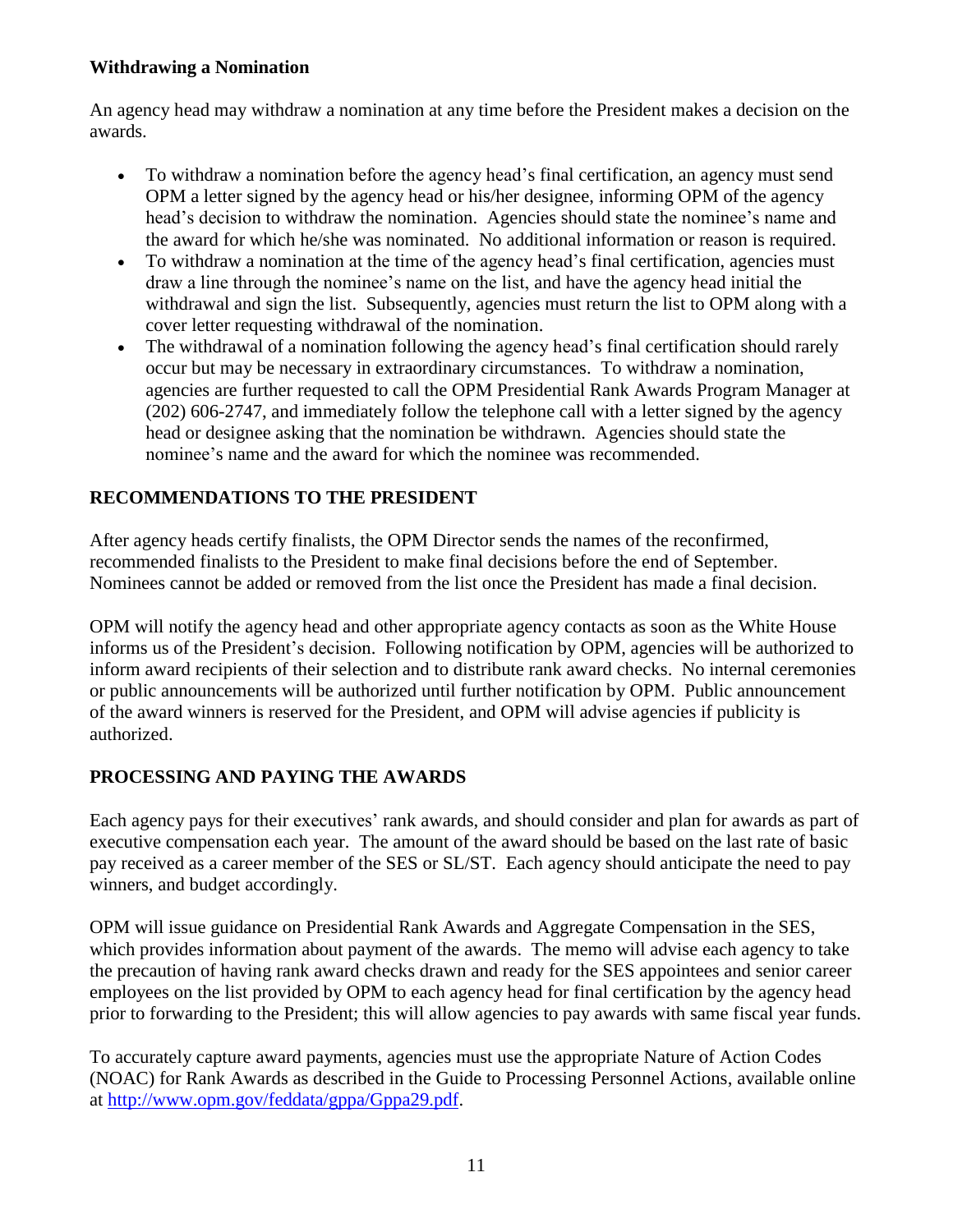Distinguished Rank Award recipients receive 35 percent of their rate of basic pay; Meritorious Rank Award recipients receive 20 percent of their rate of basic pay. The award is paid as a lump-sum payment, and the payment is subject to the applicable annual aggregate limitation on pay under 5 U.S.C. § 5307. Specifically, section 5307(d) permits agencies with certified performance appraisal systems for members of the SES and SL/ST employees to apply a higher annual aggregate limitation on pay for those employees. The higher aggregate limitation on pay is equivalent to the total annual compensation payable to the Vice President under 3 U.S.C. § 104. Agencies without certified performance appraisal systems for their SES members or senior professionals must apply an annual aggregate limitation on pay, equivalent to the rate for level I of the Executive Schedule. Any portion of a rank award that would cause aggregate compensation in a calendar year to exceed the applicable aggregate limitation on pay is rolled over for payment at the beginning of the following calendar year.

The lump-sum award payment that is paid in the following calendar year is in addition to basic pay. The lump-sum payment is not subject to retirement, health benefits, or life insurance deductions. It is not included in the "high three" average pay computation for retirement benefits or in basic pay for Thrift Savings Plan computation. However, the payment is subject to income tax withholding and also FICA tax withholding if the executive is in the Federal Employees Retirement System (FERS) or subject to Civil Service Retirement System (CSRS) Offset.

#### **RECOGNIZING AWARD RECIPIENTS**

Each award recipient receives a framed certificate signed by the President. The Distinguished certificate features a gold emblem; the Meritorious certificate features a silver emblem. Each winner receives a Rank Award pin – gold for the Distinguished winners and silver for the Meritorious winners.

Upon notification by OPM, agencies should immediately inform award recipients of their selection; however, agencies shall not make any public announcement or hold any ceremonies in honor of the award winners. OPM will advise agencies if publicity is authorized. When possible, the President or Vice President may hold a recognition ceremony for the Distinguished and Meritorious Executives and Senior Professionals. We will advise you about any recognition ceremony scheduled by the White House. Additionally, the Senior Executives Association (SEA) holds an annual banquet recognizing Distinguished Rank Award winners. SEA will contact winners for this event.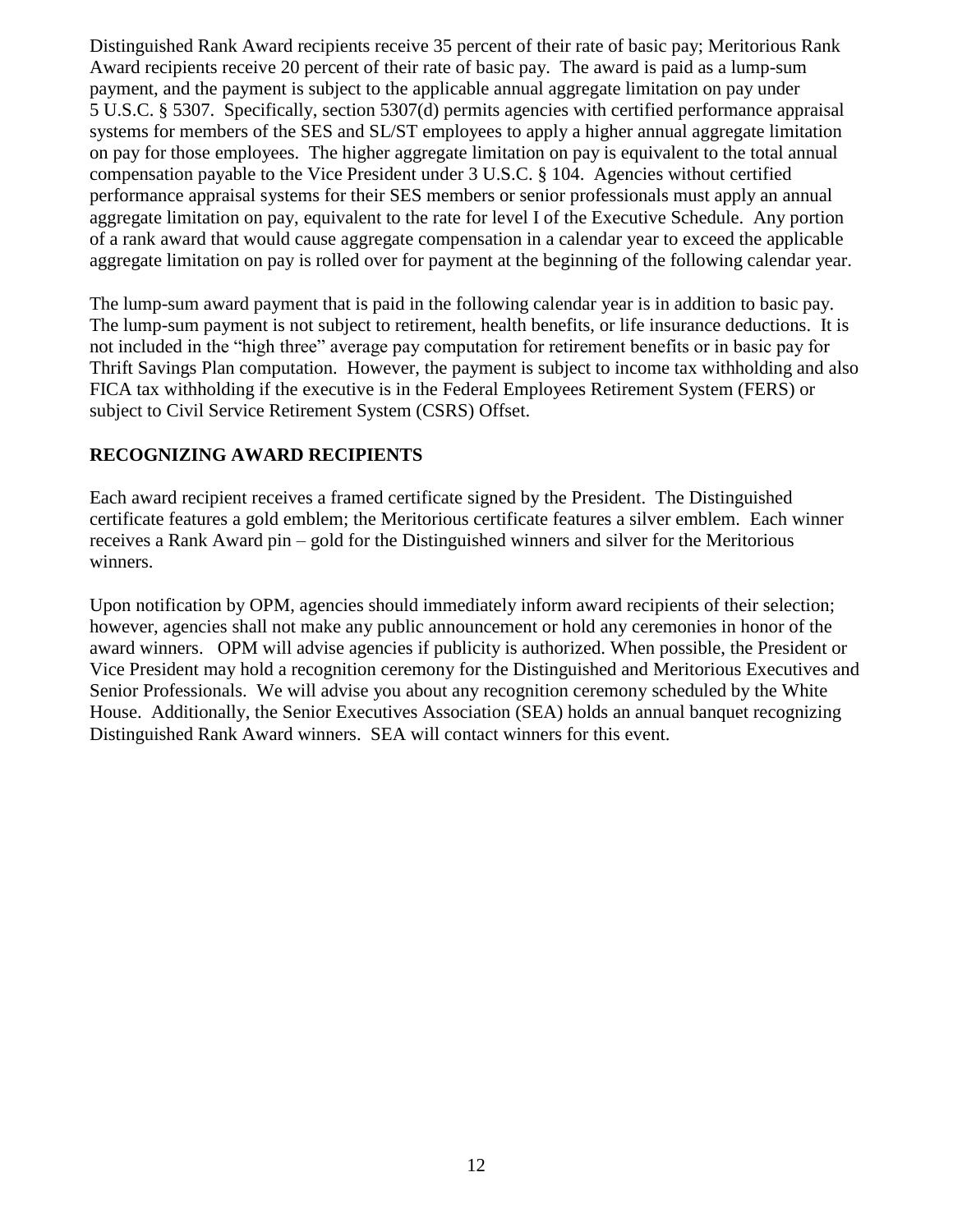# **Presidential Rank Awards Program Nomination Template – SES Appointee** (Revised 12/2014)

| <b>SECTION I - Nominee Information</b>                                                                                                         |  |                                                  | (Type Information) |               |  |  | Year of Nomination FY 2015 |             |
|------------------------------------------------------------------------------------------------------------------------------------------------|--|--------------------------------------------------|--------------------|---------------|--|--|----------------------------|-------------|
| Name (Agency must enter name in ESCS exactly how name should appear on award certificate)<br><b>Position Title</b>                             |  |                                                  |                    |               |  |  |                            |             |
|                                                                                                                                                |  |                                                  |                    |               |  |  |                            |             |
| Agency and Post of Duty Address (include division)                                                                                             |  |                                                  |                    |               |  |  |                            |             |
|                                                                                                                                                |  |                                                  |                    |               |  |  |                            |             |
| Current Residence (City, State, & Zip Code only)                                                                                               |  |                                                  |                    |               |  |  |                            |             |
|                                                                                                                                                |  |                                                  |                    |               |  |  |                            |             |
| Current Employment Status (Check all that apply)                                                                                               |  |                                                  |                    |               |  |  |                            |             |
| □Full-time □Part-Time □Intermittent □Re-employed Annuitant □PAS with SES Benefits retained (5 U.S.C. 3392)                                     |  |                                                  |                    |               |  |  |                            |             |
| Date of Entry into the SES<br>Type of Award for Which Candidate is Being Nominated for (mark one box only)                                     |  |                                                  |                    |               |  |  |                            |             |
|                                                                                                                                                |  | Distinguished Executive<br>Meritorious Executive |                    |               |  |  |                            |             |
|                                                                                                                                                |  |                                                  |                    |               |  |  |                            |             |
| List any previous Presidential Rank Award(s) Received by Nominee (continue on a blank sheet of paper if more space is needed)<br>Year Received |  | Distinguished                                    | Meritorious        | Year Received |  |  | Distinguished              | Meritorious |
|                                                                                                                                                |  |                                                  |                    |               |  |  |                            |             |
|                                                                                                                                                |  |                                                  |                    |               |  |  |                            |             |
|                                                                                                                                                |  |                                                  |                    |               |  |  |                            |             |
| Executive Level Positions Nominee has held (continue on a blank sheet of paper if more space is needed)<br><b>Position Title</b>               |  |                                                  |                    |               |  |  |                            |             |
| From/To (month & year)                                                                                                                         |  |                                                  |                    |               |  |  | Agency                     |             |
|                                                                                                                                                |  |                                                  |                    |               |  |  |                            |             |
|                                                                                                                                                |  |                                                  |                    |               |  |  |                            |             |
| Does the nominee hold any professional credentials required by the nominee's position?                                                         |  |                                                  |                    |               |  |  |                            |             |
| (Circle one)<br>Yes<br>If yes, please provide the following information:<br>No                                                                 |  |                                                  |                    |               |  |  |                            |             |
| State:                                                                                                                                         |  |                                                  |                    |               |  |  |                            |             |
|                                                                                                                                                |  |                                                  |                    |               |  |  |                            |             |
|                                                                                                                                                |  |                                                  |                    |               |  |  |                            |             |

# SECTION II - Agency Information

| Name and Title of Agency Presidential Rank Awards Program Coordinator                                                       | Telephone Number (include area code) and Email Address |
|-----------------------------------------------------------------------------------------------------------------------------|--------------------------------------------------------|
| Name and Title of Immediate Supervisor                                                                                      | Signature of Immediate Supervisor                      |
| Name and Title of Nominating Agency Official                                                                                | Signature of Nominating Agency Official                |
| As the nominating agency official, I certify the information contained in the nominee's justification is accurate and true. |                                                        |